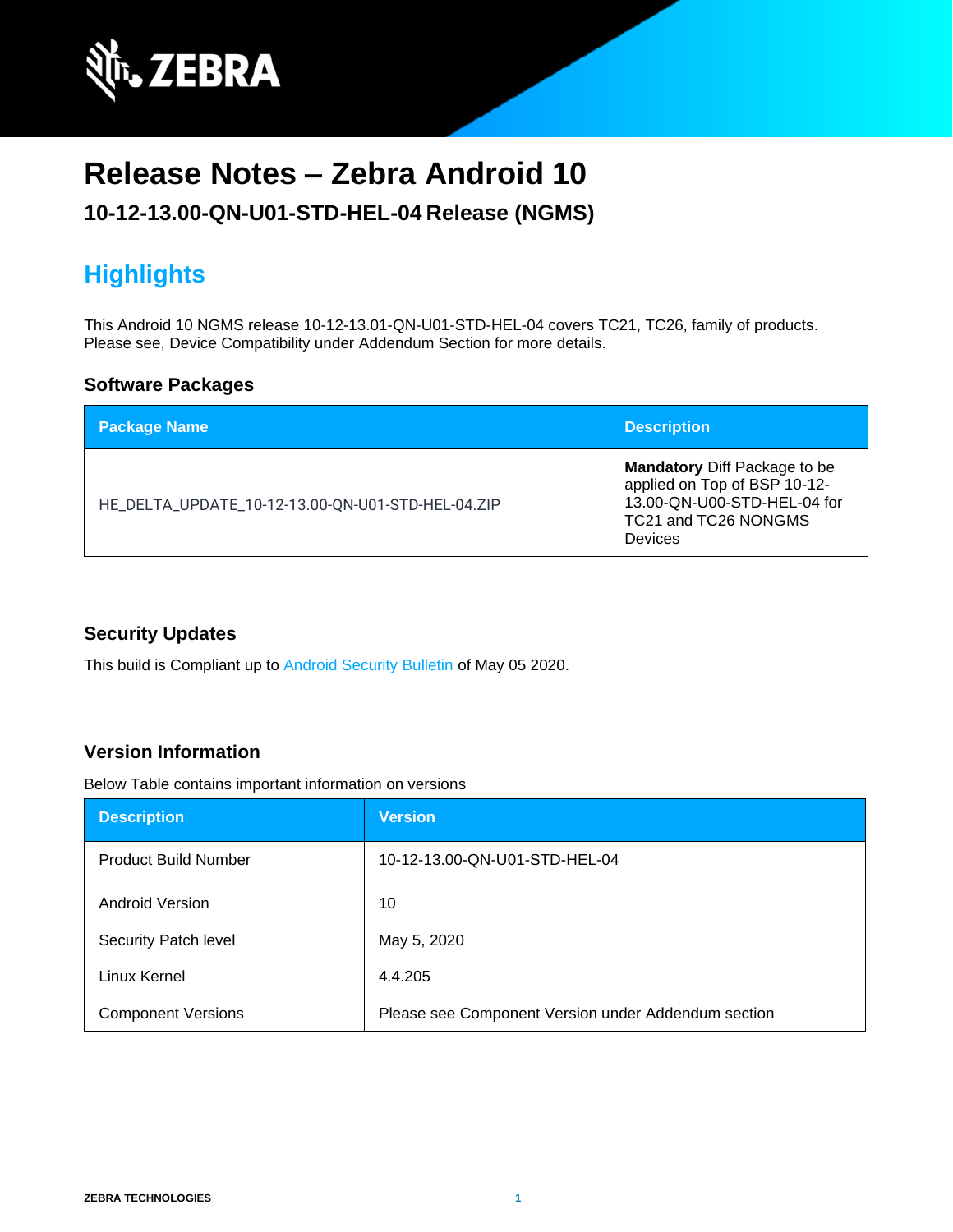

## **Device Support**

Newly supported devices in this release: TC21 and **TC26**

This software release has been approved for use on the following devices.

| <b>Device</b><br><b>Family</b> | <b>Part Number</b> |                  | <b>Device Specific</b><br><b>Manuals and Guides</b> |
|--------------------------------|--------------------|------------------|-----------------------------------------------------|
| TC21                           | TC210K-02A222-CN   | TC210K-02A222-04 | <b>TC21 Home Page</b>                               |
| TC26.                          | TC26CK-12A222-CN   | TC26CK-12A222-04 | <b>TC26 Home Page</b>                               |

#### **New Features**

• None

### **Resolved Issues**

• Resolved an issue wherein a device framework reboot was observed leading to WIFI being non-functional

### **Usage Notes**

• None

#### **Known Issues**

• Refer to HE\_FULL\_UPDATE\_10-12-13-QN-U00-STD-HEL-04.PDF

### **Important Links**

- [Installation and setup instructions](https://www.zebra.com/content/dam/zebra_new_ia/en-us/software/operating-system/helios/a10-os-update-instructions.pdf) (if the link does not work please copy It to browser and try)
- [Zebra Techdocs](http://techdocs.zebra.com/)
- [Developer Portal](http://developer.zebra.com/)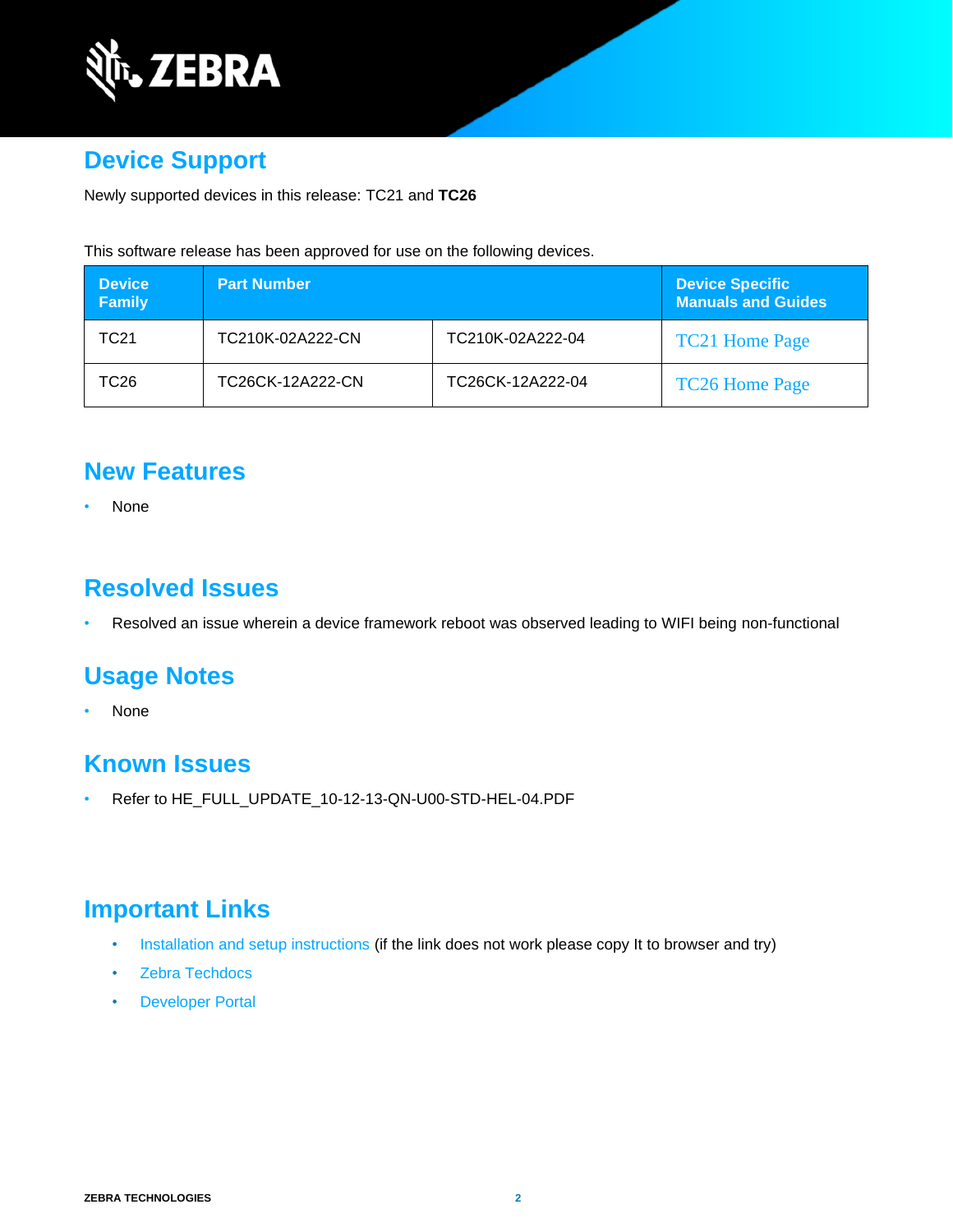

# **Addendum**

#### **Component Versions**

| <b>Component / Description</b>    | <b>Version</b>                                                                   |
|-----------------------------------|----------------------------------------------------------------------------------|
| <b>Acoustic Profiles</b>          | TC21: General: SQ1.6<br>Cellular: N/A<br>TC26: General: SQ2.6<br>Cellular: SQ2.6 |
| AnalyticsMgr                      | 2.4.0.1254                                                                       |
| <b>Android SDK Level</b>          | 29                                                                               |
| Audio (Microphone and Speaker)    | 0.19.0.0                                                                         |
| <b>Battery App</b>                | 1.1.4                                                                            |
| <b>Bluetooth Pairing Utility</b>  | 3.17                                                                             |
| Camera                            | 2.0.002(62-00)                                                                   |
| DataWedge                         | 8.1.39                                                                           |
| <b>EMDK</b>                       | 8.1.6.2706                                                                       |
| Enterprise Browser (PS20)         | 2.7.0.1                                                                          |
| <b>Files</b>                      | 10                                                                               |
| License Manager and License Agent | version 4.0.2 and version 4.0.31.3.2.0                                           |
| <b>MXMF</b>                       | 10.1.0.33                                                                        |
| <b>NFC</b>                        | NFC_NCIHALx_AR18C0.a.3.0                                                         |
| OEM info                          | 9.0.0.170                                                                        |
| <b>OSX</b>                        | QCT.100.10.3.28                                                                  |
| RXlogger                          | 6.0.3.0                                                                          |
| <b>Scanning Framework</b>         | 27.4.19.0                                                                        |
| StageNow                          | 4.3.2.3                                                                          |
| Touch Panel (FW)                  | 06 (TC21)<br>06 (TC26)                                                           |
| <b>WLAN</b>                       | FUSION_QA_2_1.1.0.004_Q                                                          |